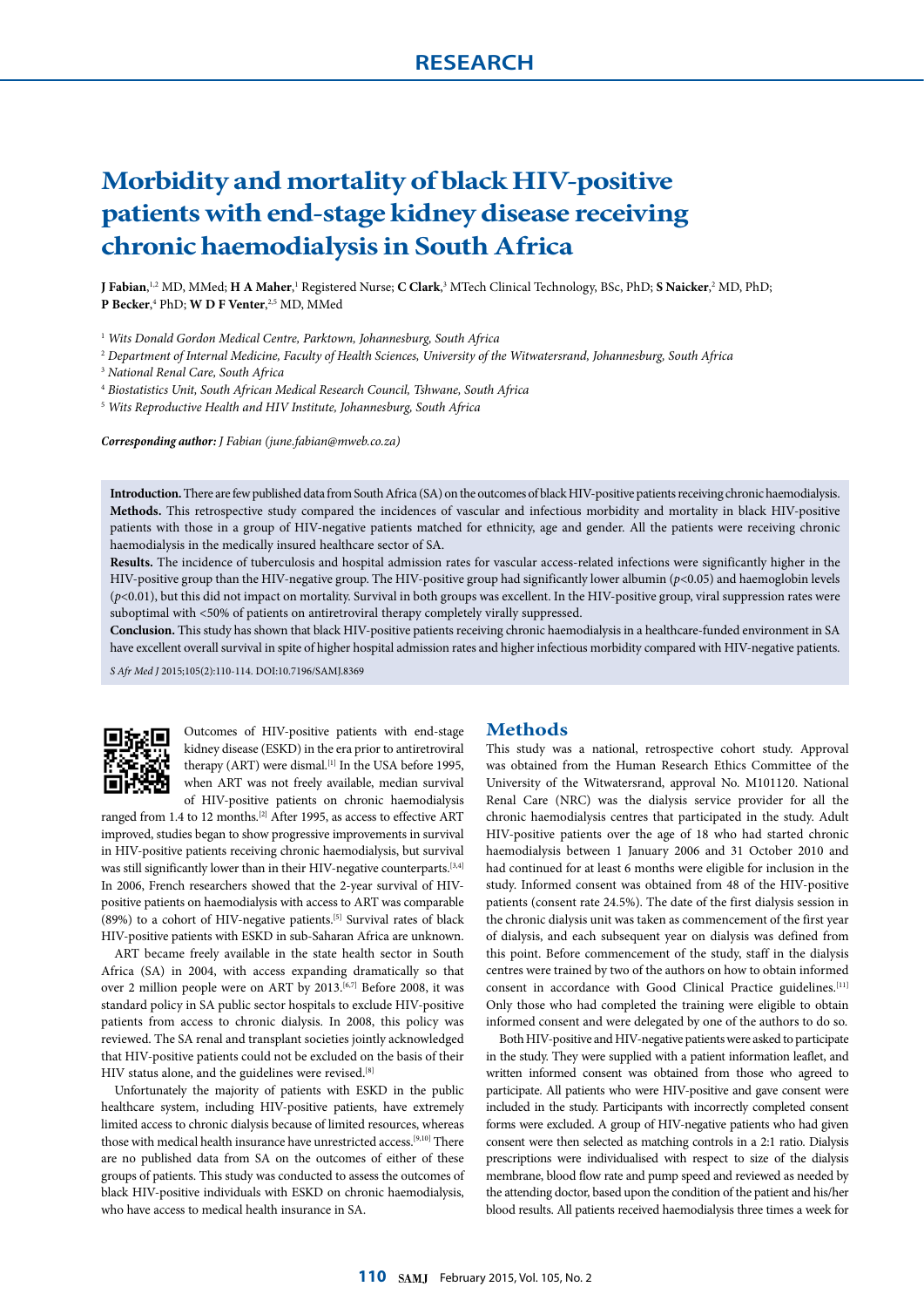4 hours. Polysulfone haemodialysis membranes were used in all dialysis centres, and there was no re-use policy regarding membranes.

The following data were routinely collected on all patients: demographics (access to running water was defined as access within the proximity of the house/dwelling), medical history, blood tests performed at various intervals as standard of care, and medical information regarding acute/emergency hospital admissions. The following blood tests were done: corrected serum calcium (mmol/L), serum phosphate (mmol/L), haemoglobin (g/dL), serum ferritin ( $\mu$ g/L), serum albumin (g/L); and KT/V (K (urea clearance of dialyser (ml/min))  $\times$  T (dialysis time in minutes) ÷ V (volume (ml)), calculated as a measure of dialysis adequacy). Values for each year the patients were on the study were collected and an average was calculated per year of follow-up. Vascular access and transplant listing was defined at a single point in time, 31 October 2010. The prevalence of HIV infection (positive ELISA), chronic hepatitis B infection (hepatitis B surface antigen positivity for >6 months), hepatitis C infection (hepatitis C antibodies), and the total number of patients receiving chronic haemodialysis with NRC were defined at a single point in time, 31 October 2010. For the HIV-positive group, CD4 counts (cells/µl) were recorded per year of follow-up, and in the case of more than one value an annual average was calculated; the log HIV viral load (copies/ml) was determined using a single value as close as possible to the single point in time, 31 October 2010. Medication regimens were obtained from patient records in the dialysis units, from the NRC database, and in some cases from the attending doctors' patient files.

With regard to each hospital admission, the following data were collected (where appropriate): date of admission, date of discharge, and reason for admission (as determined by the admitting doctor); number of hospital admissions for the current year; date of infection and site of infection; date on which the dialysis access was created or removed; and how many previous dialysis access-related events the patient had. In the case of laboratory testing, the respective laboratories were accessed for information where necessary, e.g. for histology and tuberculosis (TB) culture results.

A positive diagnosis of TB was determined via either a clinical diagnosis with confirmatory laboratory results (histology, culture) or commencement of empiric anti-TB treatment based on the patient's clinical presentation.

Hypertension was defined as a diagnosis of hypertension by the attending doctor or evidence from patient records that the patient was receiving antihypertensive treatment. Coronary artery disease was defined by the need for admission and included a diagnosis of either unstable angina or acute myocardial infarction from the attending doctor. Cerebrovascular events were defined by the need for admission and a diagnosis of a stroke (either thrombotic or haemorrhagic) or a reversible ischaemic neurological event as determined by the attending doctor. Average duration of follow-up was calculated by taking the total months on chronic dialysis of all patients and dividing this by the total number of patients. Incidence rate ratios were calculated by dividing the incidence in HIV-positive patients by the incidence in HIV-negative patients. 'Patient-days' were calculated by dividing the total number of days that patients were admitted during the period of follow-up divided by the number of patients in each group.

Statistical analysis was performed using the statistical package Stata 11 Data Analysis and Statistical Software. Descriptive statistical analysis was performed, as well as linear regression analysis comparing differences between the HIV-positive and HIV-negative groups, for each year on dialysis, over the 5-year study period.

| Table 1. Demographics and comorbidity of the HIV-positive and HIV-negative patient groups                                                |                          |                          |                 |  |
|------------------------------------------------------------------------------------------------------------------------------------------|--------------------------|--------------------------|-----------------|--|
| Parameter                                                                                                                                | $HIV$ -positive $(N=48)$ | $HIV$ -negative $(N=96)$ | p-value         |  |
| Follow-up (months), mean (95% CI for mean)                                                                                               | $30.6(25.4 - 35.9)$      | $30.6(26.8 - 34.5)$      | 0.71            |  |
| Age (years), mean (95% CI for mean)                                                                                                      | $43.4(40.6 - 46.2)$      | $45.1 (43.1 - 47.1)$     | 0.82            |  |
| Female gender, $n$ (%)                                                                                                                   | 20(41.7)                 | 39 (40.6)                | 0.84            |  |
| Ethnicity, $n$ (%)                                                                                                                       |                          |                          |                 |  |
| Black                                                                                                                                    | 47 (97.9)                | 81 (84.4)                | 0.03            |  |
| Mixed                                                                                                                                    | 1(2.1)                   | 11(11.5)                 |                 |  |
| Asian                                                                                                                                    |                          | 4(4.1)                   | 0.15            |  |
| Housing, $n$ $(\%)$                                                                                                                      | 45(93.8)                 | 94 (97.9)                | 0.47            |  |
| Members per household, mean (95% CI for mean)                                                                                            | $3.9(3.41 - 4.33)$       | $4.2$ (3.82 - 4.52)      | 0.53            |  |
| Access to running water, $n$ (%)                                                                                                         | 41(85.4)                 | 84 (87.5)                | 0.98            |  |
| Employed, $n$ $(\%)$                                                                                                                     | 35(72.9)                 | 61(63.5)                 | 0.50            |  |
| Diabetes mellitus (prevalence), $n$ (%)                                                                                                  | 9(18.8)                  | 18(18.8)                 | 0.60            |  |
| Hypertension (prevalence), $n$ (%)                                                                                                       | 33 (68.8)                | 82 (85.4)                | 0.09            |  |
| Vascular access, $n$ (%)                                                                                                                 |                          |                          |                 |  |
| Arteriovenous fistula                                                                                                                    | 30(62.5)                 | 58 (60.4)                | $0.32$ (df = 2) |  |
| Arteriovenous graft                                                                                                                      | 1(2.1)                   | 7(7.3)                   |                 |  |
| Tunnelled catheter                                                                                                                       | 13(27.1)                 | 19(19.8)                 |                 |  |
| Unknown                                                                                                                                  | 4(8.3)                   | 12(12.5)                 |                 |  |
| On transplant wait list, $n/N$ (%)                                                                                                       | 2/48(4.2)                | 18/96 (18.8)             | 0.027           |  |
| Continuous variables were compared using the unpaired t-test and categorical variables using the $\chi^2$ test. df = degrees of freedom. |                          |                          |                 |  |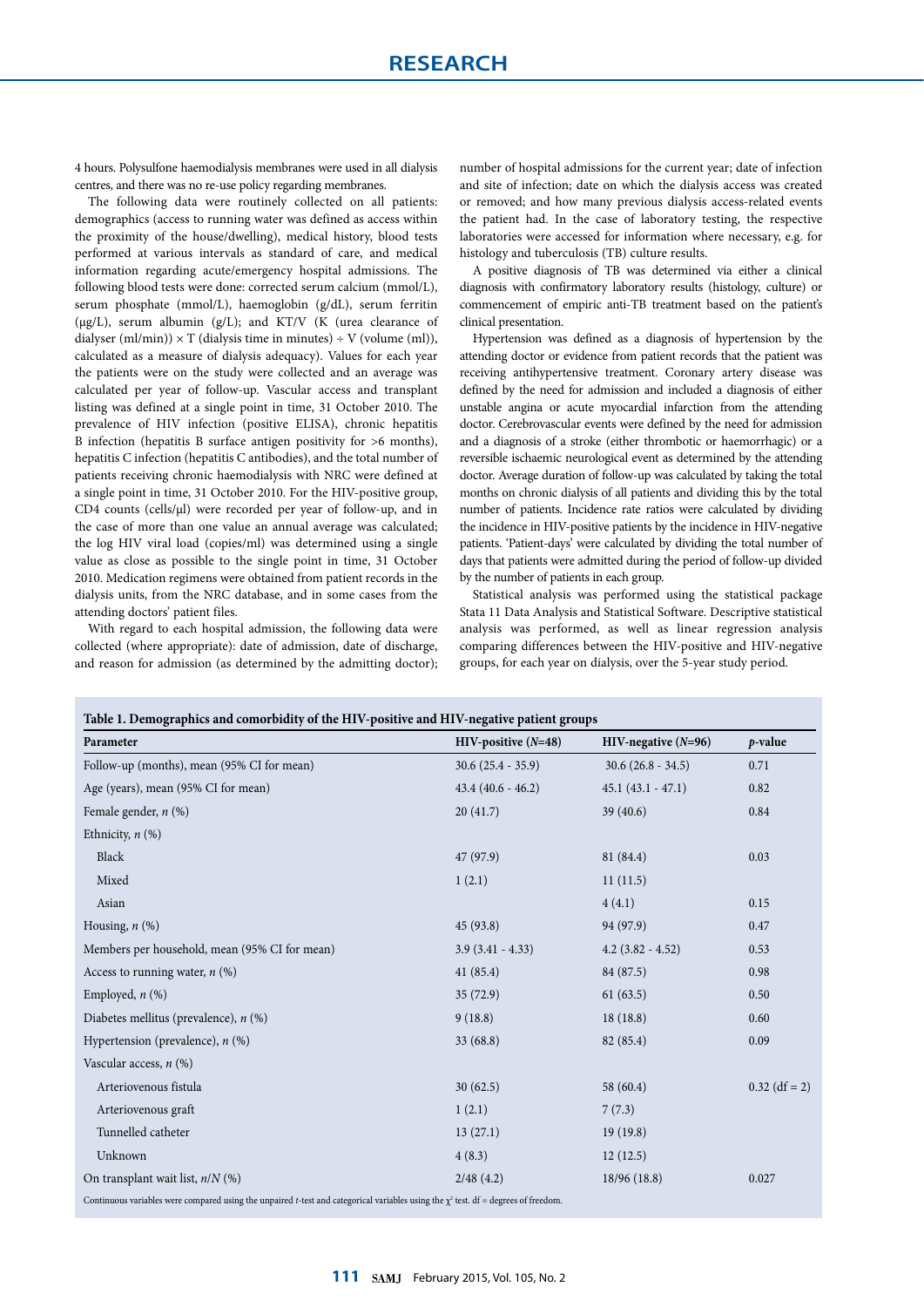# **Results**

A total of 2 010 patients received chronic haemodialysis nationally with NRC during the study period. Prevalence rates for infections were as follows: HIV 9.75% (196/2 010), hepatitis C 0.95% (19/2 010) and hepatitis B 1.59% (32/2 010). Comorbidity and demographic comparators between HIV-positive and HIV-negative patients are set out in Table 1.

The two groups were well matched, apart from a significantly higher proportion of black patients in the HIV-positive group. Significantly fewer HIV-positive than HIVnegative patients were wait-listed for kidney transplantation. Incident disease while on the study is summarised in Table 2. The total number of patient days admitted, independent of cause for admission, was significantly higher for the HIV-positive group. Vascular access rates and accessrelated admission rates with respect to arteriovenous fistula, arteriovenous graft and tunnelled catheter were similar in both groups, but the number of access-related infections that required hospital admission was statistically higher in the HIV-positive group. The incidence of treated TB infection was also significantly higher in the HIVpositive group. In the HIV-positive group, log HIV viral suppression rates and mean CD4 counts per year of follow-up are set out in Table 3. The mean duration of ART was 30.1 months (*n*=31) (95% confidence interval (CI) for the mean 23.7 - 36.5). No data regarding ART exposure were available in 14/48 (29.2%) patients, and 3/48 (6.3%) were not on ART. In those documented on ART, 19/37 (51.4%) were not virally suppressed using log <2.0 as a cut-off.

Linear regression analysis showed that average haemoglobin levels (*p*<0.01) and serum albumin levels (*p*<0.05) were statistically significantly lower in the HIV-positive group for the duration of follow-up, although the average serum albumin level in the HIVpositive group was nevertheless higher than 30 g/L. There was no statistical difference between the groups for serum ferritin, calcium, phosphate and KT/V values (Table 4). Survival during follow-up in the two groups was comparable at 100% for HIV-positive and 99% for HIV-negative patients. One patient died and one received a kidney transplant.

## **Discussion**

In this study, survival of medically insured black HIV-positive patients receiving chronic haemodialysis in SA was excellent, in spite of longer durations of hospital stay and higher infectious morbidity. Infectious morbidity was associated with

# **Table 2. Incident disease during follow-up in HIV-positive and HIV-negative patient groups**

| Parameter                                  | $HIV$ -positive $(N=48)$ | $HIV-negative (N=96)$ | p-value |
|--------------------------------------------|--------------------------|-----------------------|---------|
| Cerebrovascular accident                   | $0/123$ person-years     | 4/238 person-years    | 0.15    |
| Incidence rate                             |                          | 1.7:100               |         |
| Coronary artery disease                    | $0/123$ person-years     | 7/238 person-years    | 0.06    |
| Incidence rate                             |                          | 2.9:100               |         |
| <b>Tuberculosis</b>                        | 9/123 person-years       | 2/238 person-years    | 0.001   |
| Incidence rate                             | 7.3:100                  | 0.8:100               |         |
| Incidence rate ratio                       | 8.7                      |                       |         |
| Comparison done using Fisher's exact test. |                          |                       |         |

### **Table 3. HIV viral suppression and mean CD4 counts during follow-up**

|                    |                                            | HIV-positive patients on ART $(N=37)$ |  |  |
|--------------------|--------------------------------------------|---------------------------------------|--|--|
| Log HIV viral load | $n\left(\%\right)$                         |                                       |  |  |
| < 2.0              | 18(48.6)                                   |                                       |  |  |
| $2.1 - 3.0$        | 4(10.8)                                    |                                       |  |  |
| $3.1 - 4.0$        | 5(13.5)                                    |                                       |  |  |
| $4.1 - 5.0$        | 8(21.6)                                    |                                       |  |  |
| >5.0               | 2(5.5)                                     |                                       |  |  |
| Year of follow-up  | Mean CD4 count (cells/ $\mu$ l)*           | 95% CI for mean                       |  |  |
| $1(n=29)$          | 293                                        | $207 - 378$                           |  |  |
| $2(n=23)$          | 335                                        | $246 - 423$                           |  |  |
| $3(n=19)$          | 306                                        | $202 - 409$                           |  |  |
| $4(n=13)$          | 309                                        | $200 - 416$                           |  |  |
| $5(n=8)$           | 320                                        | $134 - 505$                           |  |  |
|                    | <b>Contract Contract Contract Contract</b> |                                       |  |  |

\*One-way analysis of variance *p*=0.27 (no significant difference between CD4 counts and year of follow-up).

higher hospital admission rates for vascular access-related infections, higher incidence rates for TB and inadequate HIV viral load suppression in those on ART.

Limitations of this study include the small sample size, inability to match the HIV-positive and negative groups perfectly with respect to ethnicity, and restriction of participants to a healthcarefunded environment. These factors limit generalisation of the findings and do not accurately reflect the socioeconomic circumstances of the general population in SA. The consent rates for HIV-positive participants were unexpectedly low. It was thought that training staff to obtain consent would increase the recruitment rate, but these staff disclosed that they felt uncomfortable asking HIV-positive patients to participate and believed that a high patient load compromised their capacity for research-related activity.

Survival in the HIV-positive group was excellent. To date, the only other data available in SA on survival of black HIVpositive patients receiving chronic dialysis are from a study conducted in the state-funded

Helen Joseph Hospital in Johannesburg. [12] In this study, 59 HIV-positive patients received chronic dialysis from 2001 to 2012, and although the demographics with respect to age, gender, ethnicity and mean follow-up were similar to those in the current study, mortality was much higher at 51% (30/59). [12] Potential reasons for this discrepancy are probably multifactorial and may be related to a lower median CD4 count of 231 cells/µl and higher prevalences of co-infection with hepatitis B at 22% (13/59) and hepatitis C at 5% (3/59), making the relative frequencies 14 and five times more common, respectively, in the Helen Joseph study than in the current study. A further explanation for the discrepant survival was the choice of chronic renal replacement therapy – in our study only HIVpositive patients on chronic haemodialysis were recruited, while in the Helen Joseph cohort chronic ambulatory peritoneal dialysis (CAPD) was the predominant mode of dialysis (63% (37/59)). Sixty-three per cent of deaths occurred in the CAPD group, the most common causes of death being fluid overload (38%) and peritonitis (31%), which are potentially preventable and easily treated.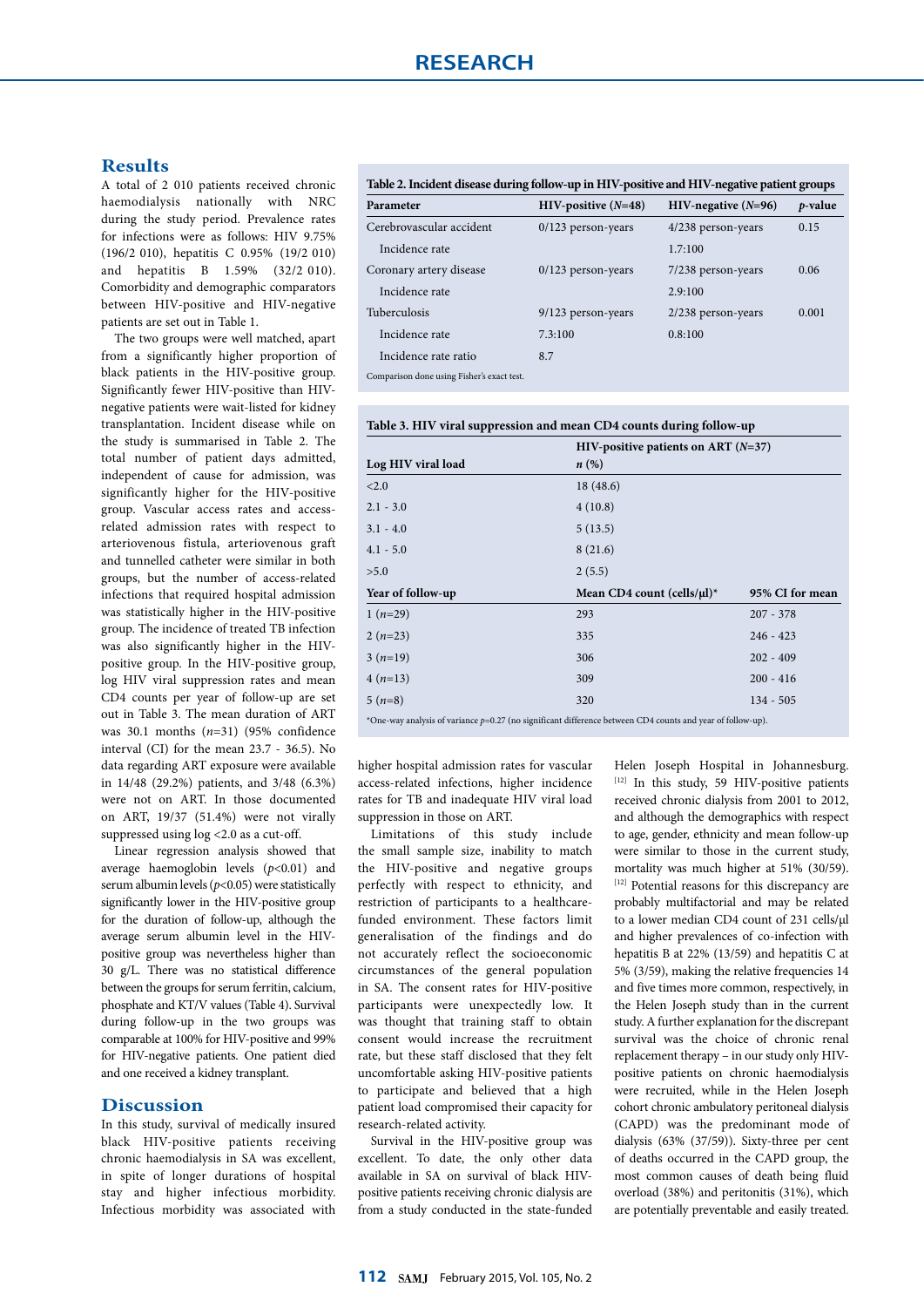| Parameter/year of follow-up | <b>HIV-negative</b> | <b>HIV-positive</b> |                 |
|-----------------------------|---------------------|---------------------|-----------------|
|                             | mean (SD)           | mean (SD)           | <i>p</i> -value |
| KT/V                        |                     |                     |                 |
| $\mathbf{1}$                | 1.23(0.27)          | 1.21(0.29)          | 0.079           |
| 2                           | 1.33(0.29)          | 1.16(0.26)          |                 |
| 3                           | 1.21(0.23)          | 1.16(0.25)          |                 |
| $\overline{4}$              | 1.31(0.42)          | 1.22(0.35)          |                 |
| 5                           | 1.33(0.31)          | 1.27(0.21)          |                 |
| Serum ferritin (µg/L)       |                     |                     |                 |
| $\mathbf{1}$                | 586 (711)           | 699 (917)           | 0.497           |
| $\overline{c}$              | 667 (841)           | 644 (723)           |                 |
| 3                           | 700 (1 063)         | 748 (660)           |                 |
| $\overline{4}$              | 962 (1 499)         | 931 (1 068)         |                 |
| 5                           | 769 (1 065)         | 946 (928)           |                 |
| Serum haemoglobin (g/dL)    |                     |                     |                 |
| $\mathbf 1$                 | 10.3(14)            | 9.4(12)             | < 0.001         |
| 2                           | 11.0(16)            | 10.3(15)            |                 |
| 3                           | 11.0(26)            | 10.3(14)            |                 |
| $\overline{4}$              | 10.3(29)            | 10.4(13)            |                 |
| 5                           | 10.6(25)            | 9.5(15)             |                 |
| Serum albumin (g/L)         |                     |                     | 0.015           |
| $\mathbf{1}$                | 34.8 (4.7)          | 32.5(5.7)           |                 |
| $\overline{c}$              | 35.8(4.1)           | 33.6(5.8)           |                 |
| 3                           | 36.4(4.1)           | 35.1(6.1)           |                 |
| $\overline{4}$              | 36.6(4.0)           | 35.2 (6.5)          |                 |
| 5                           | 36.3(4.2)           | 35.4(5.4)           |                 |
| Serum calcium (mmol/L)      |                     |                     | 0.462           |
| 1                           | 2.2(0.19)           | 2.26(0.25)          |                 |
| $\overline{c}$              | 2.18(0.25)          | 2.19(0.22)          |                 |
| 3                           | 2.21(0.20)          | 2.16(0.21)          |                 |
| $\overline{4}$              | 2.16 (0.29)         | 2.12(0.20)          |                 |
| 5                           | 2.21(0.25)          | 2.21(0.15)          |                 |
| Serum phosphate (mmol/L)    |                     |                     | 0.98            |
| $\mathbf{1}$                | 1.58(0.47)          | 1.55(0.47)          |                 |
| $\overline{c}$              | 1.52(0.40)          | 1.60(0.58)          |                 |
| 3                           | 1.64(0.41)          | 1.64(0.54)          |                 |
| $\,4$                       | 1.59(0.39)          | 1.52(0.52)          |                 |
| 5                           | 3.12(6.8)           | 1.56(0.40)          |                 |

These deaths may reflect a combination of lower socioeconomic status and poor access to healthcare facilities when acutely ill.

Our survival rate for HIV-positive patients on chronic haemodialysis is better than international figures. In the international literature, survival of HIV-positive patients receiving chronic haemodialysis in various cohorts in the USA ranged from 74% at 1 year to 30% at 2 years.[2,4] In Europe, 1- and 2-year survival rates were 93.8% and 89.4%, respectively, with the strongest predictors of survival being CD4 counts >200 cells/µl and serum albumin >30 g/L, $^{[2,5]}$  which are comparable to the CD4 counts and serum albumin levels in the patients in our study. Our HIV-positive patients did have increased rates of infection. TB was the most common opportunistic pathogen in the HIV-positive group, and this was also seen in the study at Helen Joseph Hospital.<sup>[12]</sup> There are very few data regarding susceptibility to TB in HIV-

positive dialysis patients.<sup>[13,14]</sup> HIV status alone, independent of chronic dialysis, can explain the increased predilection to incident TB and has been well described.[15] This study confirmed a much higher relative risk of incident TB in HIV-positive patients (incidence rate ratio 8.7), even with relatively well-preserved CD4 counts and good socioeconomic circumstances.

HIV-positive patients were admitted more frequently for vascular access-related infections than HIV-negative patients. There are conflicting reports on the impact of HIV on vascular access infection rates in HIV. [16] Some studies have shown no differences between HIV-positive and HIV-negative patients, while others have shown that vascular access-related infections were more prevalent in those with lower CD4 counts, hepatitis B antigenaemia and injecting drug use.[17,18] The results of our study are different to these findings, as there were increased rates of admission for access-related infection in the HIV-positive group in spite of relatively well-preserved CD4 counts and low levels of hepatitis B antigenaemia. The impact of injecting drug use in our setting is unknown.

The USA has the third highest prevalence of injecting drug use in the world (0.96%), and an associated HIV prevalence among injectors of 16%.[19] A study in 2012 showed that there were 67 000 injecting drug users in SA. This translates to a population prevalence of 0.13%, which is approximately seven times less frequent than that in the USA. The HIV prevalence in this group was 19.4%.<sup>[20,21]</sup> There are no data from SA on injecting drug use in chronic dialysis populations, but based on the national prevalence rates it is possible to infer that the prevalence in dialysis units is low, and the impact of injecting drug use on outcomes in this patient group would be minimal.

An unexpected finding was the treatment response in the HIV-positive patients on ART. The HIV viral load was incompletely suppressed in 51% of participants on treatment. Regular testing of CD4 counts and HIV viral loads after initiation of ART was not standardised and data were scanty. Poor HIV viral suppression with chronic dialysis has been documented, with rates of complete HIV suppression ranging from 44% to 88%. This has been correlated with higher mortality.<sup>[12,22-24]</sup> Reasons for incomplete HIV viral suppression have been ascribed to inexperience with HIV treatment and poor prescribing practices by nephrologists, with both under- and over-prescription of ART, and infrequent consultation and follow-up with an infectious diseases specialist.<sup>[24]</sup> These factors must be